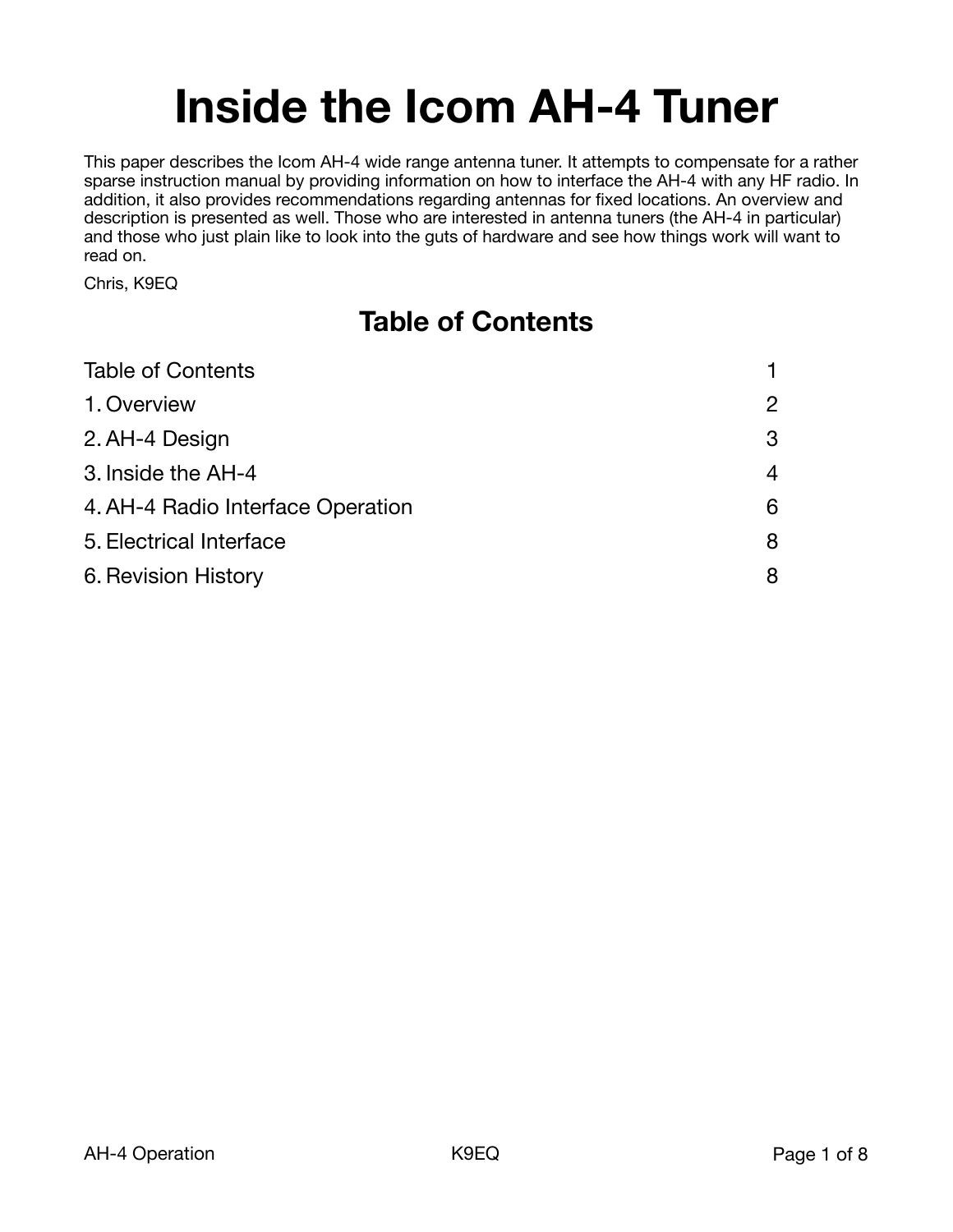### <span id="page-1-0"></span>**1. Overview**

The AH-4 is a wide-range antenna tuner capable of matching a 50 ohm feed line to an antenna feed impedance in the range of 10 to 5,000 ohms. The tuner is designed to operate with up to 120 watts of power. It incorporates 22 relays that switch combinations of inductance and capacitance to achieve tuning – typically within 1 to 3 seconds.

The AH-4 is enclosed in a weatherproof housing and is capable of being permanently installed outdoors. It interfaces to the radio with the coaxial feed line and a 4-conductor control cable. The cable carries the 12 volt power and ground, and the KEY and START control lines. The peak current demand is less than one amp, but typically requires less than 300 ma for operation.

The tuner consists of a microprocessor control system, a power divider, impedance and power measurement circuitry, and the matching network. The RF can be switched between straight thru (power off state or disengaged state); through the power divider network, measurement circuitry, and tuning network (tuning mode); or just thru the tuning network (normal operation).

I feel that the AH-4 offers advantages over other tuners on the market for the following reasons:

•During tune the radio always sees a low SWR, typically 1.1:1 or less. This is because the RF is switched to a 10:1 power divider during the tune operation. Only approximately 350 milliwatts of power is used during tuning. 50 ohm resistors swamp the remaining power so that the radio never sees a high SWR.

•The tuning relays are never switched under power. This results in long relay life since you don't have to worry about arcing while tuning.

•The microprocessor is shut off except when tuning. This means that you won't hear digital noise from the AH-4 while listening.

•Weatherproof enclosure.

•Low cost – typically in the \$330 price range.

• Well designed – filters on all control lines, protection circuitry, mechanical construction, solid electrical design, etc.

•Works better than Icom says – with the right antenna it will operate on 160-6 meters.

The AH-4 has some disadvantages of course. They are:

•Only works with certain Icom radios out of the box.

•The instruction manual is badly done. It offers very little information about the tuner and gives bad suggestions regarding the best antennas to use with the tuner.

•Is limited to 120 watts.

In this paper, I hope to minimize the cons by providing the reader with additional information about the tuner as well as some suggestions of antennas that can be used with the AH-4.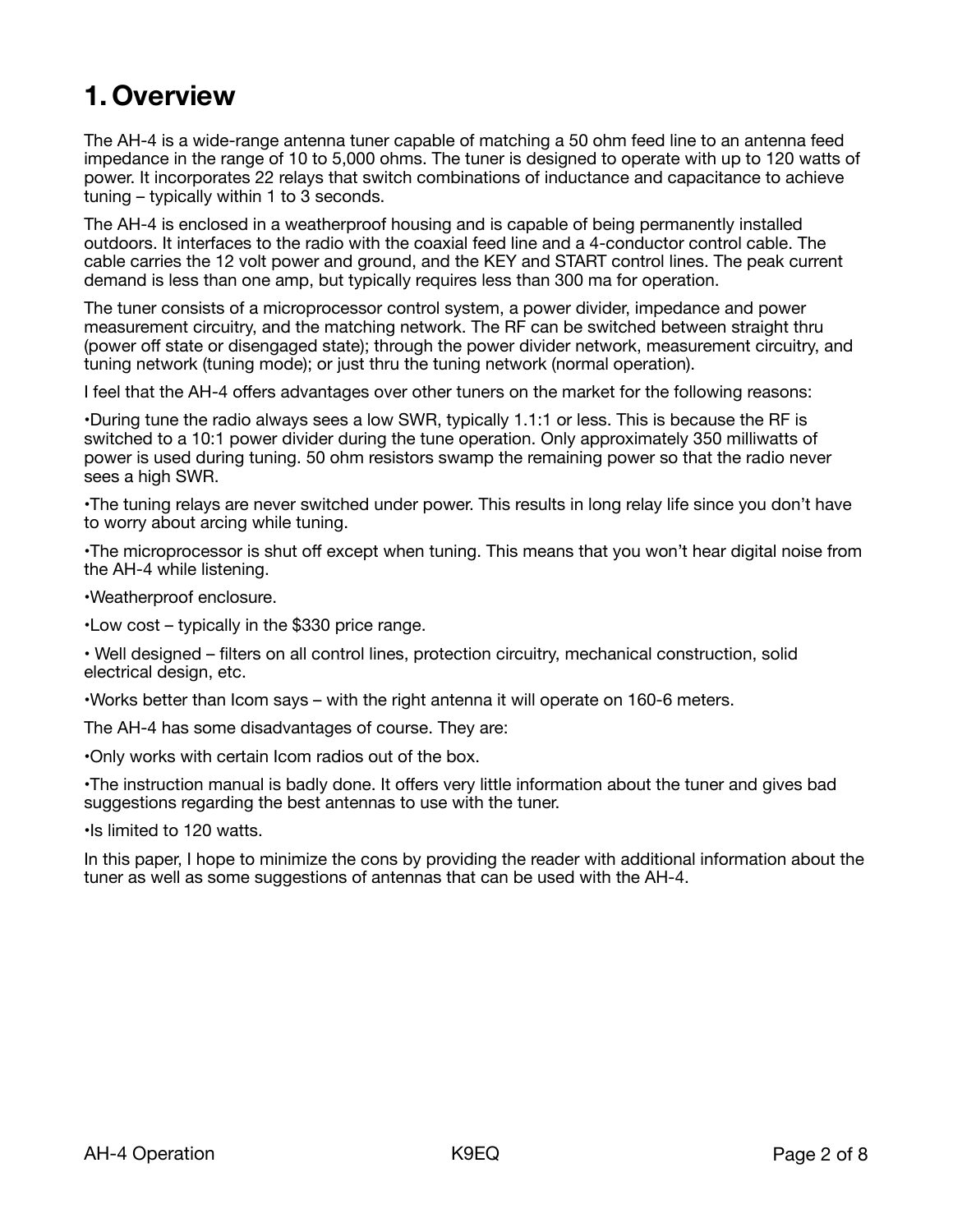## <span id="page-2-0"></span>**2.AH-4 Design**



### **FIGURE 1: BLOCK DIAGRAM OF THE AH-4**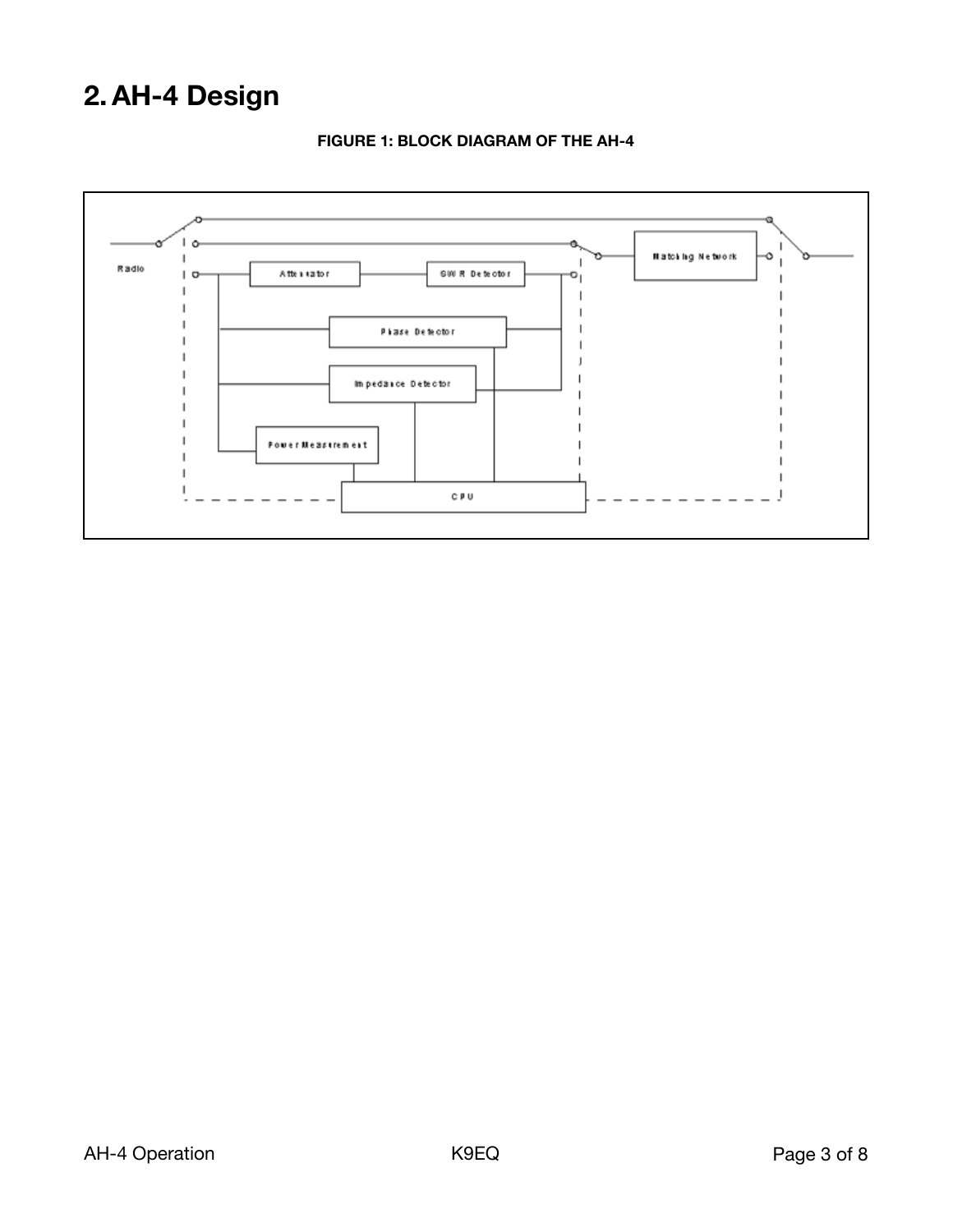### <span id="page-3-0"></span>**3. Inside the AH-4**

I use the AH-4 primarily to feed balanced antennas. I've modeled a number of antennas using EZNEC and I never seem to have good luck when the antennas are unbalanced. An example of an unbalanced antenna is a long wire connected to the RF out port and the ground connected to, well, ground. I much prefer feeding either a loop, with the AH-4 right at the feed point, or a flat top via ladder line. In both these cases the AH-4 works extremely well.

This is a photograph of my AH-4. It is feeding a 30 meter flat top. The antenna is about 20 meters high and is fed with 450 ohm ladder line.

Note that the RF output is on top and the RF ground is on the bottom. I'm not sure why they did this. It makes one believe that the tuner cannot work with a balanced feed. Nothing could be further from the truth. It works great. Note that the metal mounting brackets are not grounded.

### **FIGURE 2: AH-4 IN OPERATION CONNECTED TO BALANCED ANTENNA**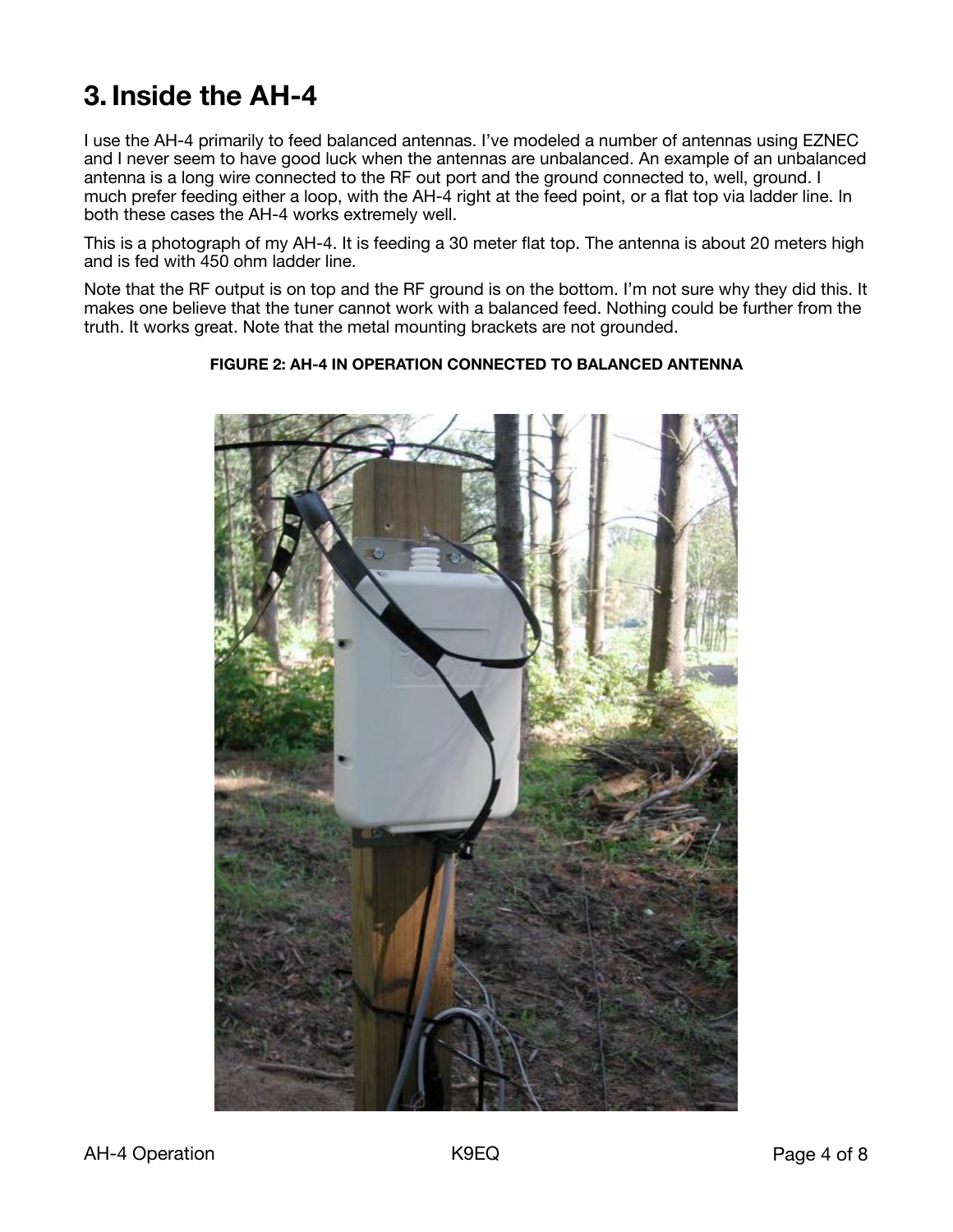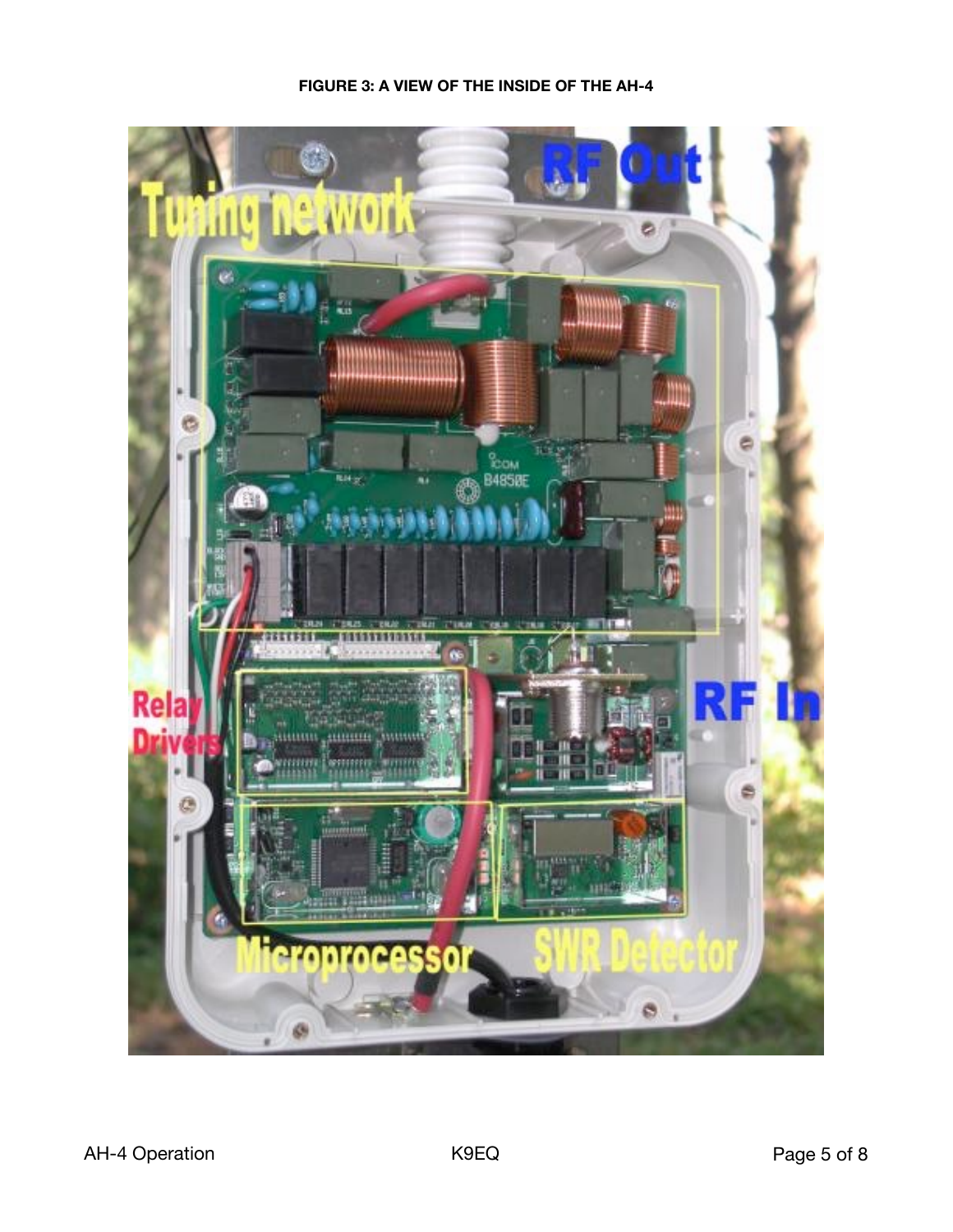### <span id="page-5-0"></span>**4.AH-4 Radio Interface Operation**

The AH-4 interfaces to the radio with a two-wire connection. A START signal is issued by the radio to start the tuning operation. A KEY signal from the tuner indicates when: the tuning has started; the tuning has failed; or the tuning has been completed. The tuning operations works as follows:

- 1. A tuning operation is requested by the radio the radio asserts the START line.
- 2. The AH-4 microprocessor is reset and begins running its program after approximately 300 ms. When the AH-4 is ready, it asserts the KEY line (AH-4 routes the RF through the power divider, measurement circuitry and tuning network).
- 3. The KEY signal causes the radio to transmit a carrier at about 10 watts of output power.
- 4. The AH-4 verifies that the power is between 5 and 15 watts. If not, the AH-4 aborts the tuning operation.
- 5. If the power is between 5 and 15 watts, the AH-4 begins the tuning operation.
- 6. Approximately 250 ms after the AH-4 starts tuning, the radio removes the START signal.
- 7. When tuning has been achieved, the AH-4 removes the KEY signal and switches the RF to pass only through the tuning network. The microprocessor is then halted. The radio stops transmitting when the KEY signal is removed.
- 8. If the AH-4 was unable to achieve tuning, it removes the KEY signal for 20 ms, asserts it again, waits 200 ms, then finally removes the KEY signal. This causes the radio to indicate a "not tuned" condition.
- 9. If the band is changed on the radio, the tuner is reset. This causes the tuning network to be removed from the circuit.

The figures below show the various commands and responses to the tuner.



### **FIGURE 4: SUCCESSFUL TUNING RESPONSE**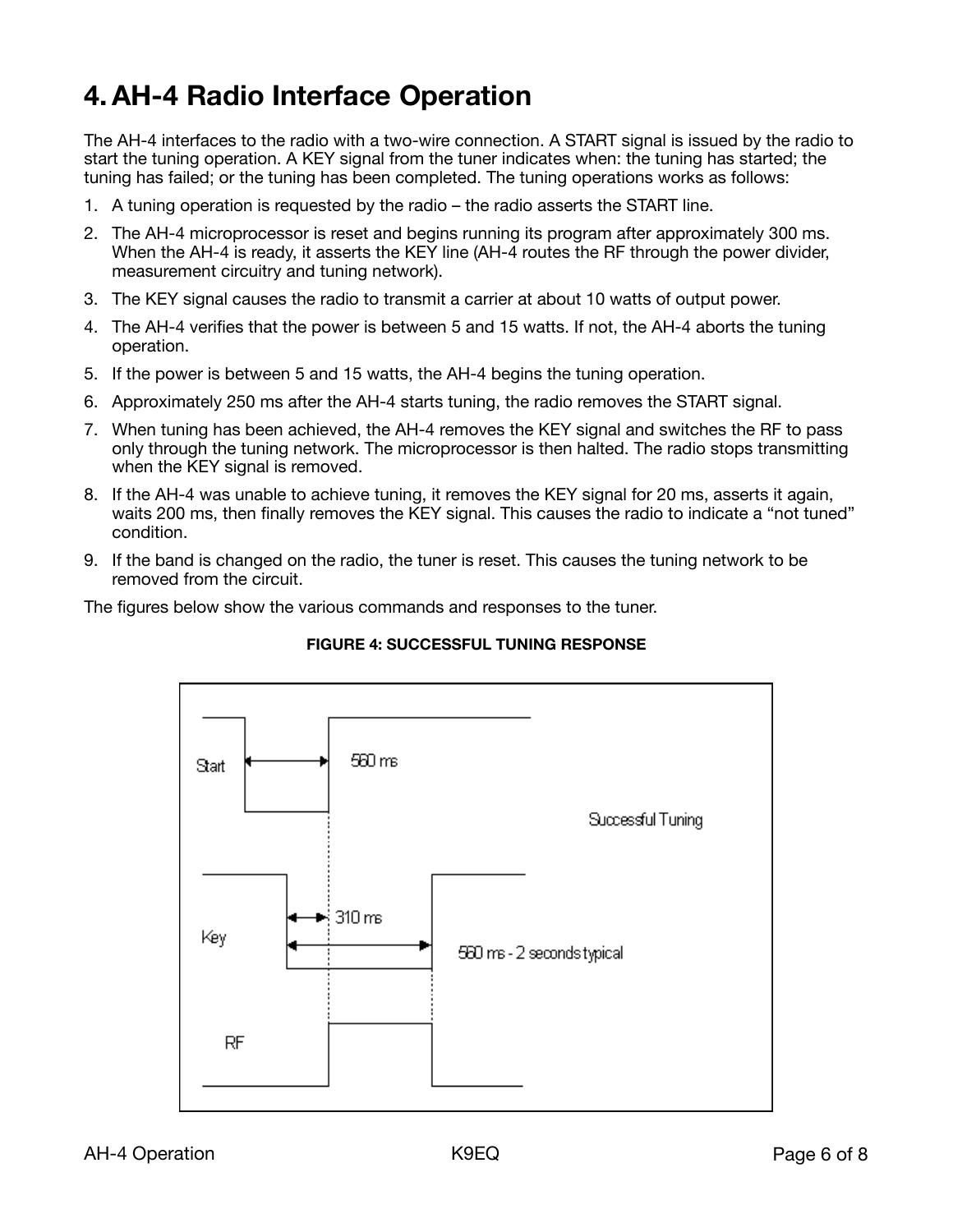

The command to reset the tuner causes it to pass-thru (tuning network out of circuit).